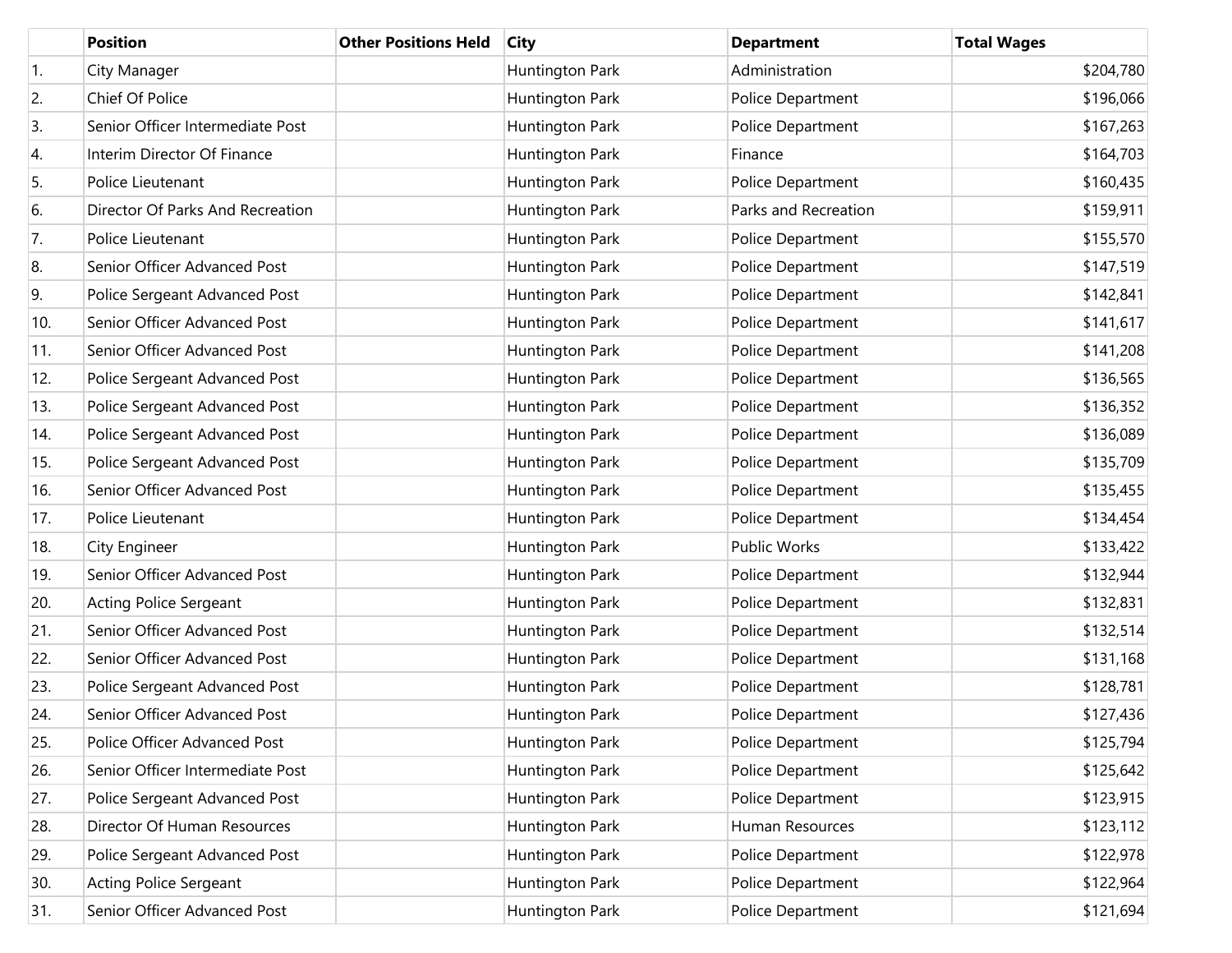| 32. | <b>Acting Police Sergeant</b>    | Huntington Park        | Police Department            | \$120,052 |
|-----|----------------------------------|------------------------|------------------------------|-----------|
| 33. | Public Works Superintendent      | Huntington Park        | <b>Public Works</b>          | \$119,981 |
| 34. | Senior Officer Advanced Post     | Huntington Park        | Police Department            | \$117,185 |
| 35. | Police Officer Advanced Post     | Huntington Park        | Police Department            | \$116,792 |
| 36. | Senior Officer Advanced Post     | Huntington Park        | Police Department            | \$113,494 |
| 37. | Senior Officer Advanced Post     | Huntington Park        | Police Department            | \$113,471 |
| 38. | Economic Development Manager     | Huntington Park        | <b>Community Development</b> | \$112,439 |
| 39. | Senior Officer Intermediate Post | Huntington Park        | Police Department            | \$110,892 |
| 40. | Senior Officer Advanced Post     | Huntington Park        | Police Department            | \$110,201 |
| 41. | Police Sergeant Advanced Post    | Huntington Park        | Police Department            | \$108,410 |
| 42. | Senior Officer Advanced Post     | Huntington Park        | Police Department            | \$108,310 |
| 43. | Police Officer Advanced Post     | Huntington Park        | Police Department            | \$107,880 |
| 44. | Police Officer Advanced Post     | Huntington Park        | Police Department            | \$107,591 |
| 45. | Police Officer Advanced Post     | Huntington Park        | Police Department            | \$106,077 |
| 46. | <b>Budget Analyst</b>            | Huntington Park        | Finance                      | \$105,326 |
| 47. | Senior Officer Advanced Post     | Huntington Park        | Police Department            | \$105,168 |
| 48. | Senior Management Analyst        | Huntington Park        | Finance                      | \$105,081 |
| 49. | Police Officer Advanced Post     | Huntington Park        | Police Department            | \$103,348 |
| 50. | Senior Officer Intermediate Post | Huntington Park        | Police Department            | \$102,602 |
| 51. | Finance Manager                  | Huntington Park        | Finance                      | \$99,674  |
| 52. | Project Manager                  | Huntington Park        | <b>Community Development</b> | \$98,934  |
| 53. | Police Officer Advanced Post     | Huntington Park        | Police Department            | \$98,388  |
| 54. | Public Works Supervisor          | Huntington Park        | <b>Public Works</b>          | \$97,724  |
| 55. | Senior Officer Advanced Post     | <b>Huntington Park</b> | Police Department            | \$97,017  |
| 56. | Police Officer Advanced Post     | Huntington Park        | Police Department            | \$96,655  |
| 57. | Senior Planner                   | Huntington Park        | <b>Community Development</b> | \$94,811  |
| 58. | City Clerk                       | Huntington Park        | City Clerk                   | \$93,552  |
| 59. | <b>Communications Operator</b>   | Huntington Park        | Police Department            | \$91,585  |
| 60. | Senior Officer Advanced Post     | Huntington Park        | Police Department            | \$91,578  |
| 61. | Public Works Supervisor          | Huntington Park        | <b>Public Works</b>          | \$90,423  |
| 62. | Police Officer Advanced Post     | Huntington Park        | Police Department            | \$87,462  |
| 63. | Police Officer Intermediate Post | Huntington Park        | Police Department            | \$87,337  |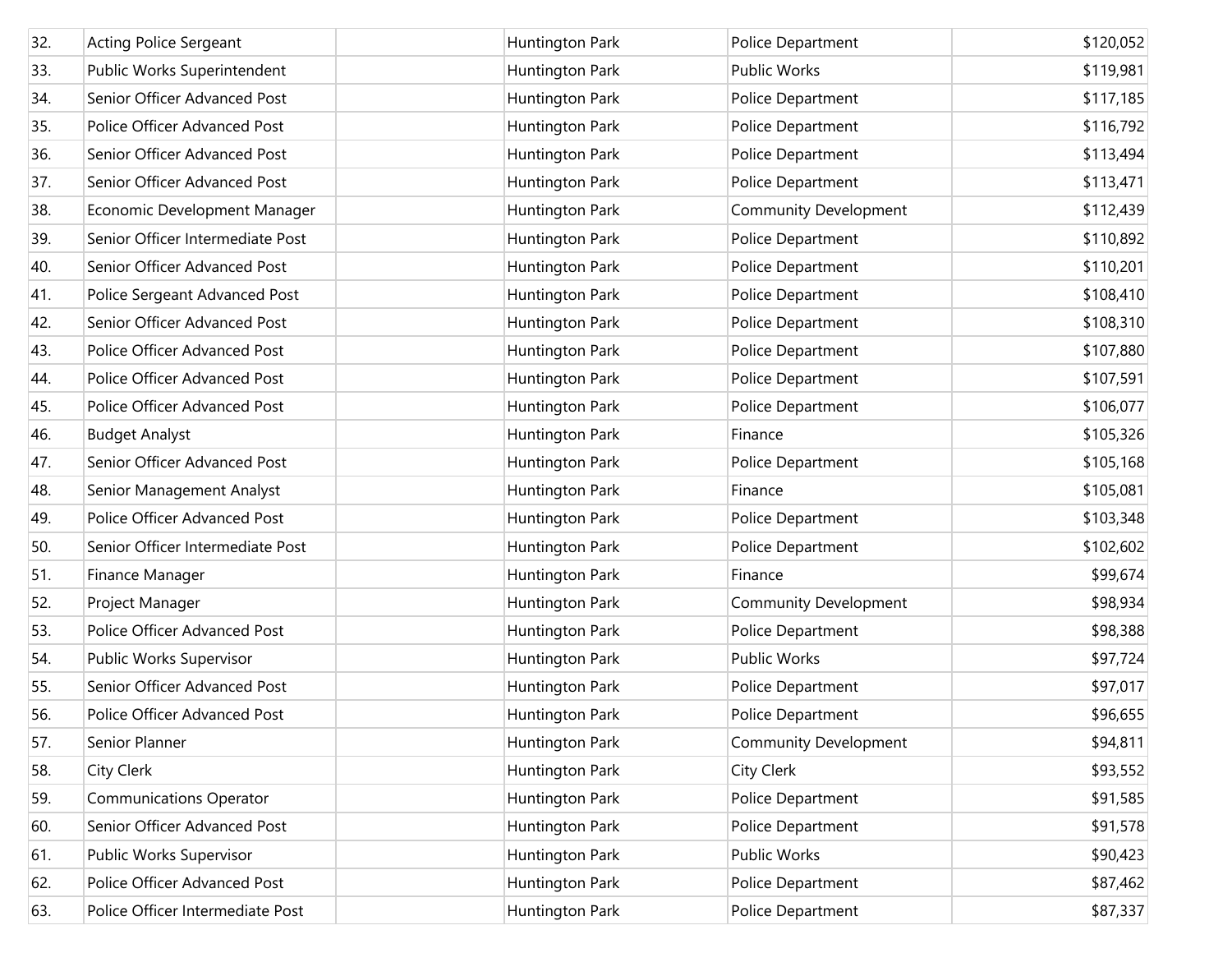| 64. | <b>Police Officer Basic Post</b>                    | Huntington Park        | Police Department            | \$87,050 |
|-----|-----------------------------------------------------|------------------------|------------------------------|----------|
| 65. | Police Officer Basic Post                           | Huntington Park        | Police Department            | \$85,604 |
| 66. | <b>Staff Analyst</b>                                | Huntington Park        | Public Works                 | \$85,536 |
| 67. | <b>Communications Operator</b>                      | Huntington Park        | Police Department            | \$85,408 |
| 68. | <b>Acting Communications Operator</b><br>Supervisor | Huntington Park        | Police Department            | \$85,294 |
| 69. | <b>Acting Accounting Supervisor</b>                 | Huntington Park        | Finance                      | \$84,620 |
| 70. | Property And Evidence Specialist                    | <b>Huntington Park</b> | Police Department            | \$83,535 |
| 71. | Code Enforcement Supervisor                         | Huntington Park        | <b>Community Development</b> | \$82,496 |
| 72. | <b>Communications Operator</b>                      | Huntington Park        | Police Department            | \$82,081 |
| 73. | <b>Communications Operator</b>                      | Huntington Park        | Police Department            | \$81,566 |
| 74. | Senior Management Analyst                           | Huntington Park        | <b>Community Development</b> | \$80,812 |
| 75. | Associate Planner                                   | Huntington Park        | <b>Community Development</b> | \$80,483 |
| 76. | Journeyman Electrician                              | Huntington Park        | Public Works                 | \$80,200 |
| 77. | <b>Executive Assistant</b>                          | Huntington Park        | Administration               | \$78,223 |
| 78. | Police Officer Advanced Post                        | Huntington Park        | Police Department            | \$78,185 |
| 79. | <b>Communications Operator</b>                      | Huntington Park        | Police Department            | \$78,134 |
| 80. | Jailer                                              | Huntington Park        | Police Department            | \$72,080 |
| 81. | Police Officer Advanced Post                        | Huntington Park        | Police Department            | \$70,951 |
| 82. | Police Officer Advanced Post                        | Huntington Park        | Police Department            | \$70,531 |
| 83. | <b>Recreation Supervisor</b>                        | Huntington Park        | Parks and Recreation         | \$69,611 |
| 84. | Human Resources Assistant                           | Huntington Park        | Human Resources              | \$68,389 |
| 85. | <b>Community Service Officer</b>                    | Huntington Park        | Police Department            | \$67,865 |
| 86. | <b>Business License Enforcement</b><br>Officer      | <b>Huntington Park</b> | Finance                      | \$67,566 |
| 87. | Code Enforcement Officer                            | Huntington Park        | <b>Community Development</b> | \$67,510 |
| 88. | <b>Community Service Officer</b>                    | Huntington Park        | Police Department            | \$66,627 |
| 89. | <b>Equipment Mechanic</b>                           | Huntington Park        | Public Works                 | \$66,291 |
| 90. | Management Analyst                                  | Huntington Park        | Public Works                 | \$65,502 |
| 91. | Code Enforcement Officer                            | Huntington Park        | Community Development        | \$65,431 |
| 92. | Jailer                                              | Huntington Park        | Police Department            | \$63,643 |
| 93. | <b>Administrative Secretary</b>                     | <b>Huntington Park</b> | Public Works                 | \$63,631 |